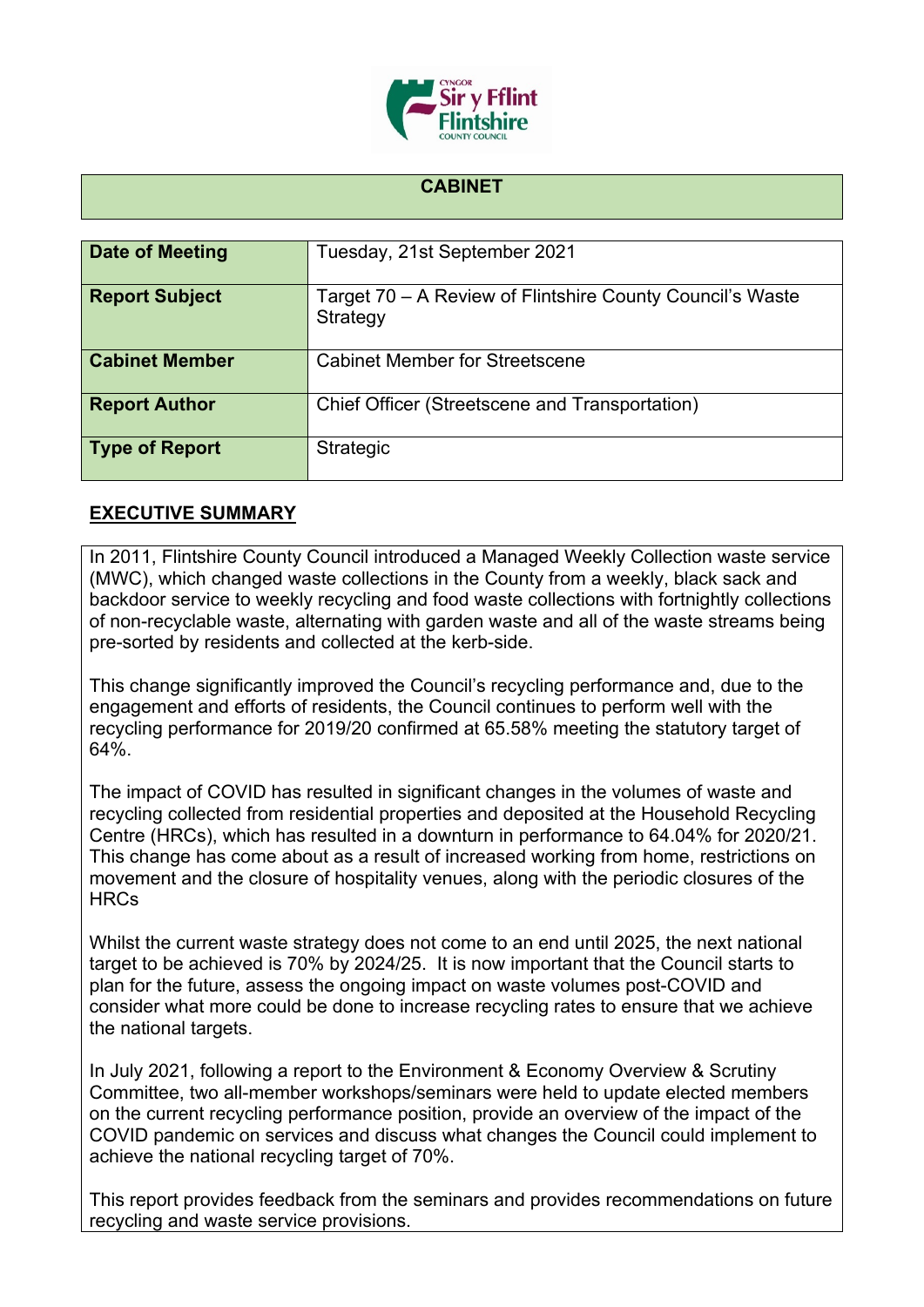| <b>RECOMMENDATIONS</b> |                                                                                                                                      |  |
|------------------------|--------------------------------------------------------------------------------------------------------------------------------------|--|
|                        | That Cabinet welcomes the feedback from the member seminars and supports<br>the work undertaken to date to increase recycling rates. |  |
| $\overline{2}$         | That Cabinet approves the recommendations on future recycling and waste<br>service provisions.                                       |  |

## **REPORT DETAILS**

| 1.00 | RECYCLING AND WASTE PERFORMANCE AND CONSULTATION                                                                                                                                                                                                                                                                                                                                               |  |  |
|------|------------------------------------------------------------------------------------------------------------------------------------------------------------------------------------------------------------------------------------------------------------------------------------------------------------------------------------------------------------------------------------------------|--|--|
| 1.01 | <b>Recycling Targets and Performance</b>                                                                                                                                                                                                                                                                                                                                                       |  |  |
|      | In 2010, Welsh Government (WG) published its policy for dealing with municipal<br>waste in Wales 'Towards Zero Waste' (TZW). The policy set out statutory<br>recycling targets for all Council's in Wales to meet.                                                                                                                                                                             |  |  |
|      | In June 2010, the Council adopted its own Municipal Waste Strategy. The<br>strategy contained a number of key actions, which were required to meet the<br>challenging targets set out in TZW.                                                                                                                                                                                                  |  |  |
|      | In 2011, WG published its Municipal Sector Plan which was a partnering<br>document to TZW and provided guidance to Welsh Councils in the form of a<br>blueprint describing WG's recommended service delivery for Councils to follow.                                                                                                                                                           |  |  |
|      | In 2020, WG published its 'Beyond Recycling' strategy to make the circular<br>economy in Wales a reality.                                                                                                                                                                                                                                                                                      |  |  |
| 1.02 | Working to the Council Municipal Waste Strategy, recycling performance in<br>Flintshire has consistently exceeded the statutory targets: -                                                                                                                                                                                                                                                     |  |  |
|      | Year<br><b>Recycling Target</b><br><b>FCC's Recycling Performance</b><br>2013/14<br>52%<br>54.92%                                                                                                                                                                                                                                                                                              |  |  |
|      | 58%<br>2016/17<br>68.2%                                                                                                                                                                                                                                                                                                                                                                        |  |  |
|      | 2019/20<br>64%<br>65.58%<br>???<br>2024/25<br>70%                                                                                                                                                                                                                                                                                                                                              |  |  |
|      | The Council's recycling success is to be celebrated; however, with changes to the<br>classifications of what waste can be categorised as recycled and the changing<br>behaviours of our residents in response to the pandemic, which have both<br>impacted on our recycling performance, we now need to look at additional<br>measures to ensure that we achieve the target of 70% by 2024/25. |  |  |
| 1.03 | Waste compositional analysis has shown that items such as steel cans, plastic<br>bottles and food waste are still ending up in the residual waste bin and then<br>inevitably in landfill or being incinerated, rather than being recycled.                                                                                                                                                     |  |  |
| 1.04 | It is widely recognised that not recycling our waste has substantial environmental<br>implications, which must be addressed to mitigate future impact on the planet.                                                                                                                                                                                                                           |  |  |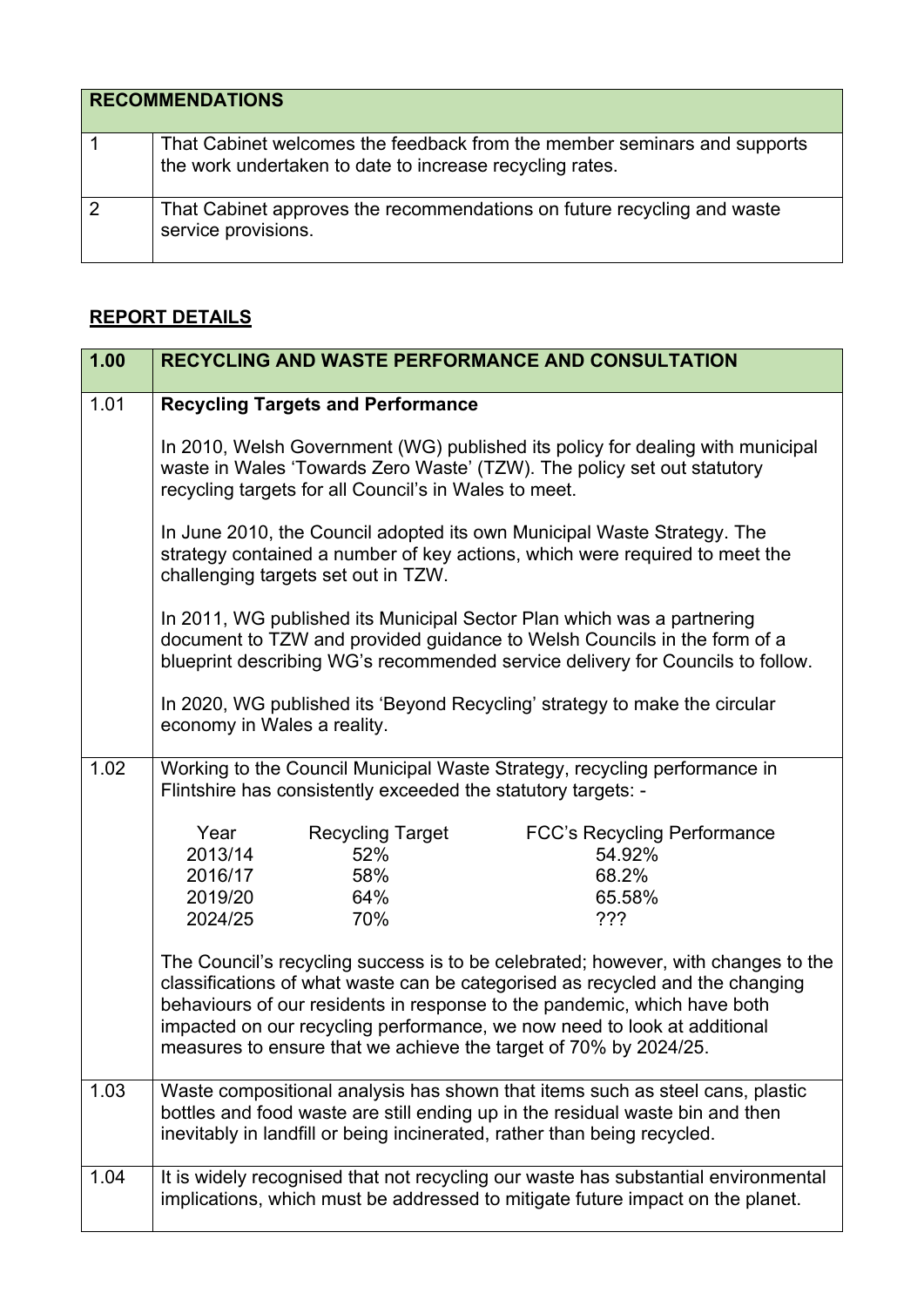|      | Some of the most significant effects are:                                                                                                                                                                                                                                                                                                                                                                                                                                                                                                                                                                                                                                                                                                                                                                                                                                                                                                                                                                             |
|------|-----------------------------------------------------------------------------------------------------------------------------------------------------------------------------------------------------------------------------------------------------------------------------------------------------------------------------------------------------------------------------------------------------------------------------------------------------------------------------------------------------------------------------------------------------------------------------------------------------------------------------------------------------------------------------------------------------------------------------------------------------------------------------------------------------------------------------------------------------------------------------------------------------------------------------------------------------------------------------------------------------------------------|
|      | The continued use of raw materials for the manufacture of new products<br>destroys natural habitats and ecosystems.<br>• Increased carbon emissions from the mining, transport and manufacture of<br>new products.<br>Increased pollution as non-recycled items enter the waste stream and pollute<br>the natural environment. Plastic waste, specifically, has recently been<br>highlighted as polluting our sea and oceans.                                                                                                                                                                                                                                                                                                                                                                                                                                                                                                                                                                                         |
| 1.05 | There is also a lost financial opportunity by not recycling our waste. There is a<br>cost for every tonne of waste that is treated or landfilled, whilst the sale of the<br>recycled products raises a small amount of income for the Council.                                                                                                                                                                                                                                                                                                                                                                                                                                                                                                                                                                                                                                                                                                                                                                        |
| 1.06 | In 2019, a waste and recycling consultation took place to identify further<br>measures that could be introduced to improve our recycling performance.<br>The Council's Cabinet agreed that the changes should be implemented from<br>March 2020; however, due to the national pandemic and the need to focus on<br>service delivery in a COVID compliant manner, these changes were put on hold.<br>The changes approved by Cabinet are outlined in a report from September 2019<br>(see Appendix 1).<br>As the current Municipal Waste Strategy comes to an end in 2025, there is a<br>need to implement these changes and further review the current service provision<br>to identify how recycling performance could be increased further.<br>Subsequently, the Council's Cabinet approved that all-member seminars should<br>be held over the summer 2021 to consider our current recycling service and<br>performance and explore what further options could be implemented to improve<br>recycling performance. |
| 1.07 | All-members seminars were held online on $6th$ and $20th$ July 2021. The sessions<br>were well attended by members and the seminars were split into three sessions,<br>as follows: -<br>▶ Context/Background to current arrangements and strategy and where are we<br>now – Presentations were given to members by the waste operations and<br>strategy teams (see attached slides Appendix 2).<br>> Achieving 70% - Waste and Recycling Collections - An informing overview of<br>the collection service with breakout sessions for members to provide<br>feedback, suggestions and comments.<br>▶ Achieving 70% - Household Recycling Centres (HRCs) – An informing<br>overview of the HRCs with breakout session for members to provide feedback,<br>suggestions and comments.                                                                                                                                                                                                                                     |
| 1.08 | <b>Recommendations</b>                                                                                                                                                                                                                                                                                                                                                                                                                                                                                                                                                                                                                                                                                                                                                                                                                                                                                                                                                                                                |
|      | <b>Improved Education and Information.</b>                                                                                                                                                                                                                                                                                                                                                                                                                                                                                                                                                                                                                                                                                                                                                                                                                                                                                                                                                                            |
|      | Members continued support for improved education and engagement with<br>residents to improve awareness and understanding of what can and cannot be                                                                                                                                                                                                                                                                                                                                                                                                                                                                                                                                                                                                                                                                                                                                                                                                                                                                    |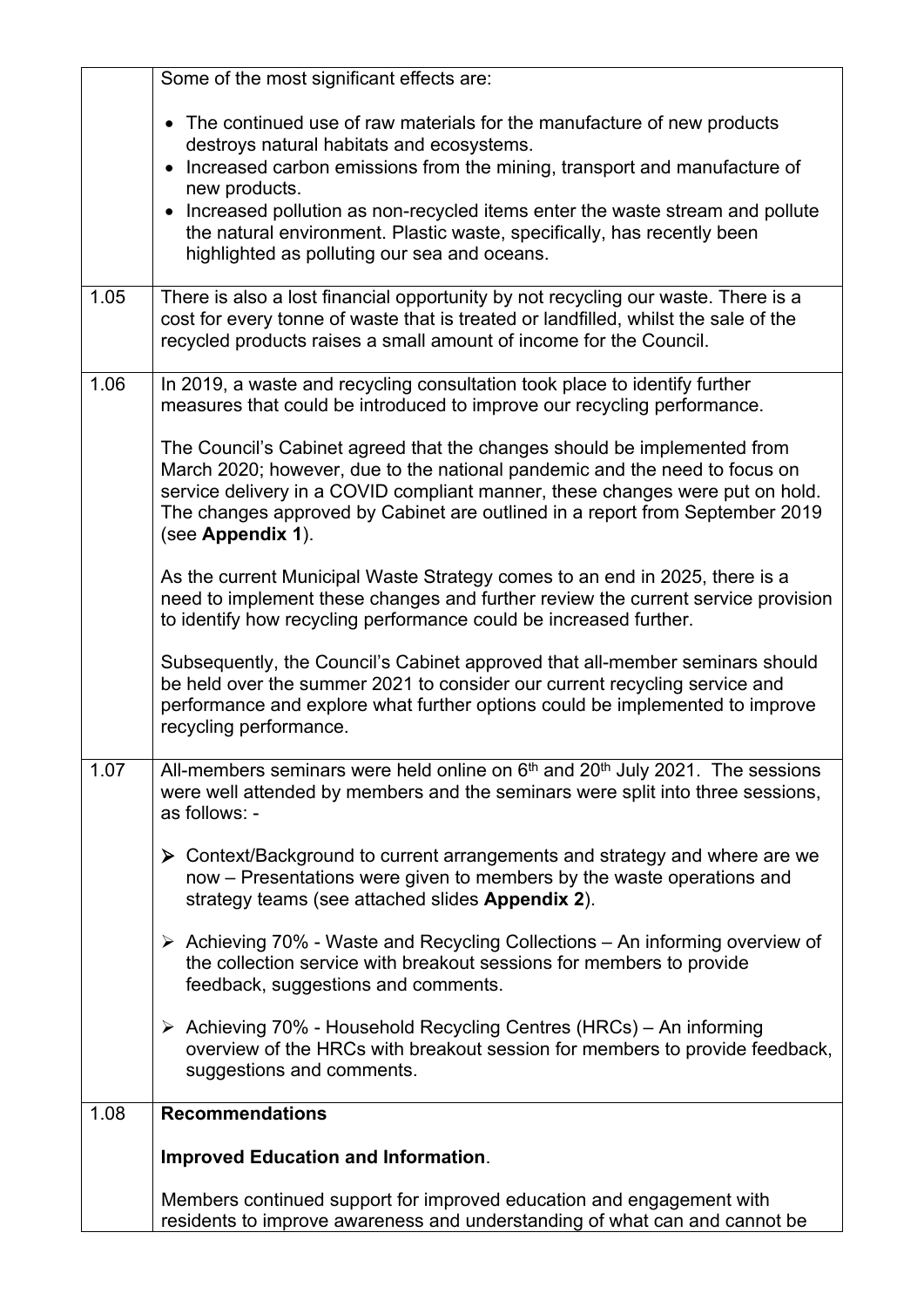|      | recycled. This will include, but is not limited to:                                                                                                                                                                                                                                                                                                                                                                                                                                                                                                                                                                                                                                                                                                                                                                                                                                                                                 |
|------|-------------------------------------------------------------------------------------------------------------------------------------------------------------------------------------------------------------------------------------------------------------------------------------------------------------------------------------------------------------------------------------------------------------------------------------------------------------------------------------------------------------------------------------------------------------------------------------------------------------------------------------------------------------------------------------------------------------------------------------------------------------------------------------------------------------------------------------------------------------------------------------------------------------------------------------|
|      | clear information on why we provide our services in the current format (pre-<br>$\bullet$<br>sorted and separated waste at kerbside)<br>clear information on what can and cannot go in each recycling container<br>$\bullet$<br>clear information on what waste can and cannot be recycled, and why<br>$\bullet$<br>focused community engagement in low participation areas<br>$\bullet$<br>increased engagement with schools, including use of the new Parc Adfer<br>$\bullet$<br>education facility<br>attendance at local events, markets, shopping centres to increase awareness<br>$\bullet$<br>of recycling<br>engagement with estate agents, landlords and our housing department to<br>$\bullet$<br>share information on waste collection arrangements for new properties and<br>residents<br>• increased use of social media and website<br>engagement with organised and community groups to raise awareness<br>$\bullet$ |
| 1.09 | <b>Side waste and Enhanced Enforcement.</b>                                                                                                                                                                                                                                                                                                                                                                                                                                                                                                                                                                                                                                                                                                                                                                                                                                                                                         |
|      | In July 2021, Cabinet approved the reintroduction of side waste enforcement<br>following its suspension in March 2020 due to the pandemic and it has been<br>agreed that enforcement will be reintroduced from 6th September using the same<br>three staged approach: -                                                                                                                                                                                                                                                                                                                                                                                                                                                                                                                                                                                                                                                             |
|      | 1. Education and engagement with warning/improvement letter (informal)<br>2. A Section 46 Notice served on the offending property (formal)<br>3. Issuing of a Fixed Penalty Notice (formal)                                                                                                                                                                                                                                                                                                                                                                                                                                                                                                                                                                                                                                                                                                                                         |
|      | At the seminars, Members requested that, before side waste enforcement is<br>reintroduced, an education and engagement campaign takes place to inform<br>residents of their responsibilities when placing waste out for collection.                                                                                                                                                                                                                                                                                                                                                                                                                                                                                                                                                                                                                                                                                                 |
|      | This will be done via press releases, improved website information, email to all<br>registered Flintshire residents, social media campaigns, briefings to all Members,<br>Town/Community Councils and Members of Parliament/Members of the Senedd.                                                                                                                                                                                                                                                                                                                                                                                                                                                                                                                                                                                                                                                                                  |
|      | Members continued their support for an enhanced approach to side waste<br>enforcement for those residents who habitually do not recycle their waste.                                                                                                                                                                                                                                                                                                                                                                                                                                                                                                                                                                                                                                                                                                                                                                                |
|      | However, this will only be implemented once side waste enforcement has been<br>fully implemented and there is clear demonstrable evidence that residents have<br>not changed their waste disposal habits.                                                                                                                                                                                                                                                                                                                                                                                                                                                                                                                                                                                                                                                                                                                           |
| 1.10 | Absorbent Hygiene Product (AHP) - Disposable Nappy Collections                                                                                                                                                                                                                                                                                                                                                                                                                                                                                                                                                                                                                                                                                                                                                                                                                                                                      |
|      | Members continued their support for the introduction of an AHP (disposable<br>nappy collection service) for those who request a service, which will complement<br>the current medical waste collection service and assist with removing this waste<br>stream from the black wheeled bin.                                                                                                                                                                                                                                                                                                                                                                                                                                                                                                                                                                                                                                            |
|      | The Council has already been awarded £282k of funding by the Welsh<br>Government to deliver this service (for up to 20% of all properties), which has<br>provided support for the purchase of a vehicle to deliver the service, appropriate<br>containers and bags to provide to residents for storage, and also make any                                                                                                                                                                                                                                                                                                                                                                                                                                                                                                                                                                                                           |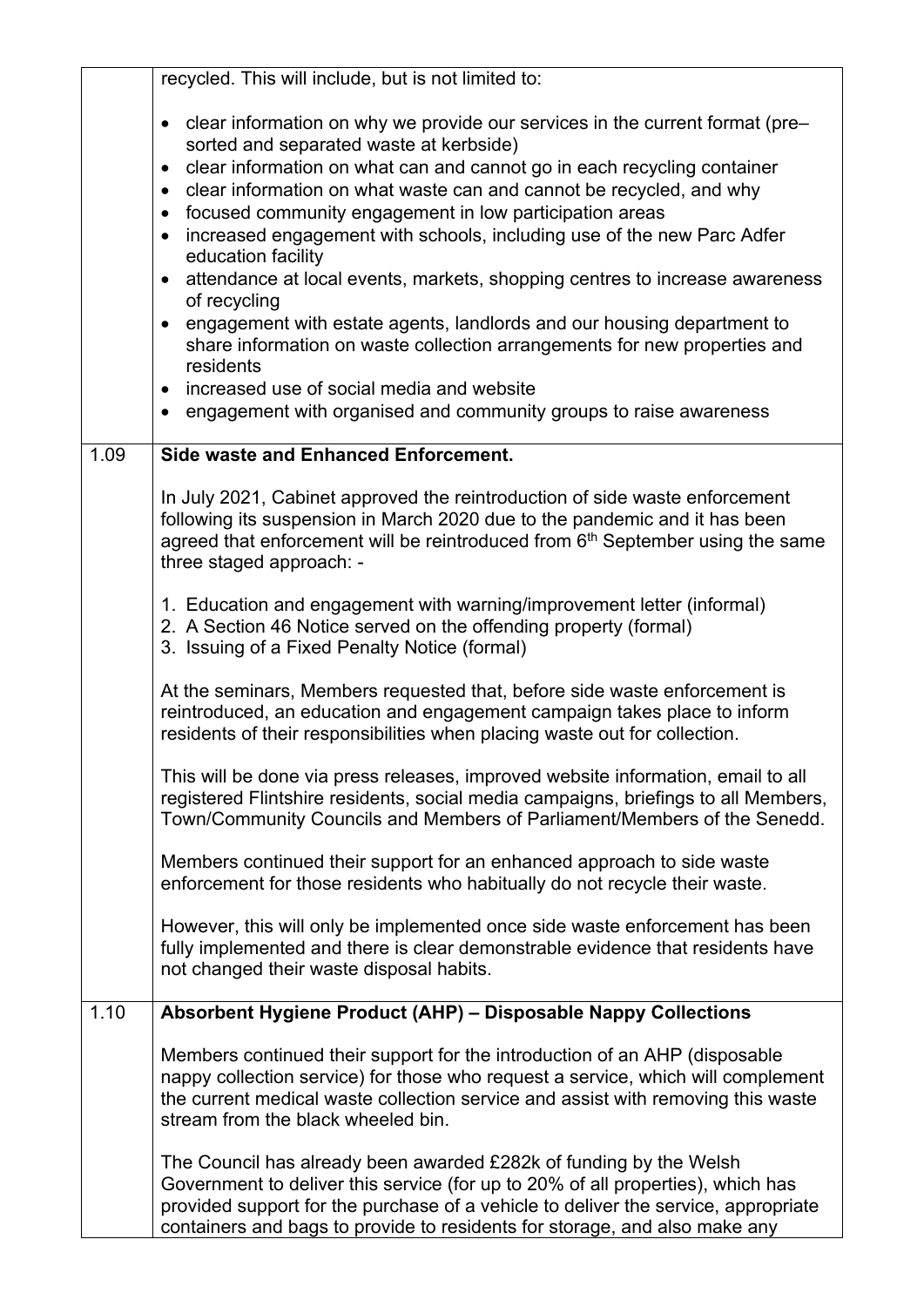|      | necessary depot improvements to bulk and store the waste prior to disposal.                                                                                                                                                                                                                                                                                                      |
|------|----------------------------------------------------------------------------------------------------------------------------------------------------------------------------------------------------------------------------------------------------------------------------------------------------------------------------------------------------------------------------------|
|      | Again, the implementation of the disposable nappy / AHP collection service was<br>put on hold in March 2020 due to the pandemic. It is now proposed that this<br>collection service should be introduced from 1 <sup>st</sup> November 2021, which will offer: -                                                                                                                 |
|      | A weekly collection service (these collections may not take place on the same<br>$\bullet$<br>day as the scheduled waste and recycling collection day)<br>Provision of a 75L orange box (with lid) and plastic storage bags<br>$\bullet$                                                                                                                                         |
|      | Applications for the service online or by telephone through our Contact Centre<br>$\bullet$<br>(Monday to Friday)                                                                                                                                                                                                                                                                |
|      | Expectation that up to 20% of residents will require the service<br>$\bullet$<br>• A reduction in requests for larger bins as a result                                                                                                                                                                                                                                           |
|      | Communications for this new service will commence following approval and<br>applications for the service will open from 1 <sup>st</sup> October 2021, which is intended to<br>allow sufficient time for assessment, distribution of the bags and containers, and<br>setting up the collections.                                                                                  |
|      | The service will be for households who use a large amount of nappies or<br>incontinence products and find that they do not have enough space for these<br>items in their black wheeled bin. Sanitary waste and infectious clinical waste will<br>not be collected as part of this service, and alternative collections are available<br>for the disposal of these waste streams. |
| 1.11 | <b>Christmas Waste and Recycling Collections / HRC Opening Dates</b>                                                                                                                                                                                                                                                                                                             |
|      | At the seminars, members were presented with a proposed calendar for waste<br>and recycling collections over the Christmas period. This proposal would see<br>waste and recycling collections for Saturday 25 <sup>th</sup> December 2021 and Saturday<br>1 <sup>st</sup> January 2022 moved to Sunday 2 <sup>nd</sup> January 2022.                                             |
|      | The calendar was broadly support with the only request being the inclusion of a<br>food waste collection the week after Christmas Day and Boxing Day.                                                                                                                                                                                                                            |
|      | This has now been accommodated and additional food waste collections will take<br>place on Monday 27 <sup>th</sup> December for those residents whose collections would<br>have fallen on Christmas Day and will move to Sunday 2 <sup>nd</sup> January.                                                                                                                         |
|      | The proposed collection schedule for the Christmas and New Year period is<br>detailed in Appendix 3                                                                                                                                                                                                                                                                              |
|      | Discussions also took place in relation to the opening times of the Household<br>Recycling Centres (HRCs) over the Christmas and New Year period.                                                                                                                                                                                                                                |
|      | It was explained that it has been common practice to open the sites on Boxing<br>Day and New Year's Day in the past; however, footfall is always low and there is<br>little benefit in opening them.                                                                                                                                                                             |
|      | It was suggested that the sites remain closed on these two days, as well as<br>Christmas Day, which would ensure that working patterns are consistent with the<br>waste and recycling collection crews and that service provision is consistent with<br>our neighbouring local authorities. Members supported this approach.                                                     |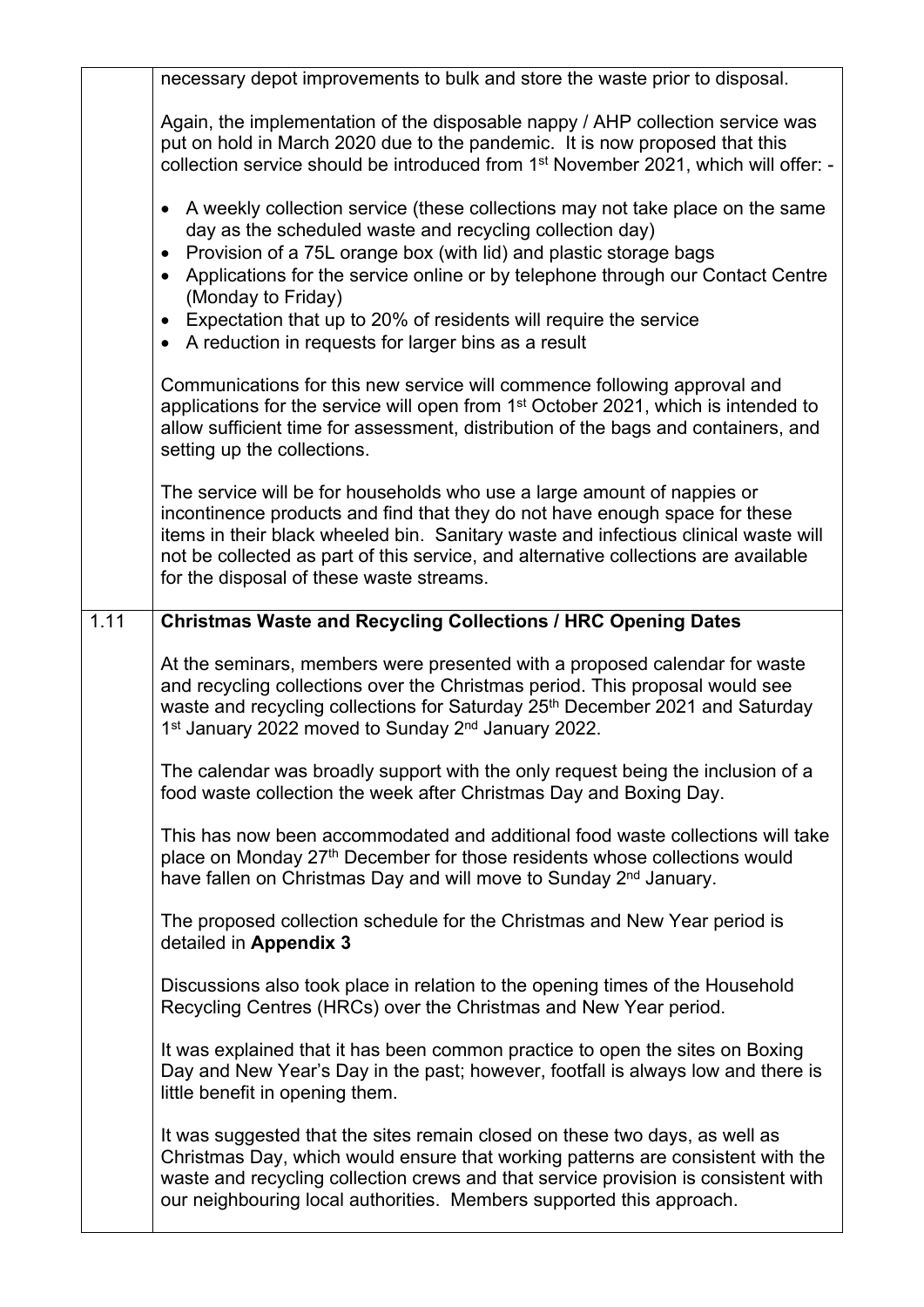| 1.12 | Household Recycling Centres (HRCs) |
|------|------------------------------------|
|------|------------------------------------|

A number of proposals were discussed at the seminars in relation to HRC sites, which are outlined as follows: -

**Booking Systems:** Throughout the pandemic, a number of Welsh Authorities introduced and continue to operate a booking system for residents wanting to use the HRCs. Members discussed the option of introducing such a system; however, the proposal was not supported as it was felt that it could lead to a potential increase in fly tipping, inconvenience to service users and limit the amount of recyclable materials presented. However, the proposal for a booking system for hazardous wastes such as asbestos was supported by Members. Such a system would allow HRC staff to control when hazardous waste is coming to site and make preparations for its acceptance, by allowing for the correct bags to be issued for transportation of the materials and ensure that the containers are available before residents transport their waste to the site.

**Bag Splitting:** Members supported the reintroduction of black bag splitting at the HRC sites to ensure that all recyclable materials brought to site are pre-sorted and separated correctly. With the reintroduction of side waste enforcement, it is expected that residents who avoid recycling may take the easy option and potentially take waste to the HRC instead. Prior to this being re-introduced a full risk assessment will take place and bag splitting will only be implemented when safe to do so.

**Van Permit System:** Members expressed their concerns that the van permit criteria is not clear and can be left to interpretation. It has also been noted by the HRC staff that the current system does allow for traders to exploit the system. It is proposed that the permitting criteria is reviewed in order to make it clearer to service users what type and size of vehicles will or will not be issued a permit. It is also proposed that those vehicles that are registered to a business could be offered a 'one-off permit' if it can be demonstrated that the waste they are disposing of has no relation to the business to which they are registered e.g. allow a vehicle registered to a plumber to dispose of garden waste.

**Charging for Bulky Waste Items:** It is becoming more common for Local Authorities to charge for the disposal of bulky waste items received at HRC sites, such as wood or soil and rubble. Members did not support this proposal, as it was felt that it could lead to a potential increase in fly tipping and therefore it is not proposed for this to be introduced at this time.

## 1.13 **Repair and Reuse**

Members supported the Council's commitment to prioritising repair and reuse of items that could be deemed as waste but can be fixed, repurposed or reused, thereby keeping items in circulation longer and reducing the demand for new products.

Members welcomed news of the new Repair and Reuse Centre in Buckley, which is being developed in partnership with Groundworks NW and Refurbs Flintshire. With funding granted by Welsh Government through the Circular Economy, the aim of the project is to promote education and behavioural change on waste and recycling initiatives, provide volunteering opportunities and employment for local people and create an attractive and unique venue in the heart of the town centre,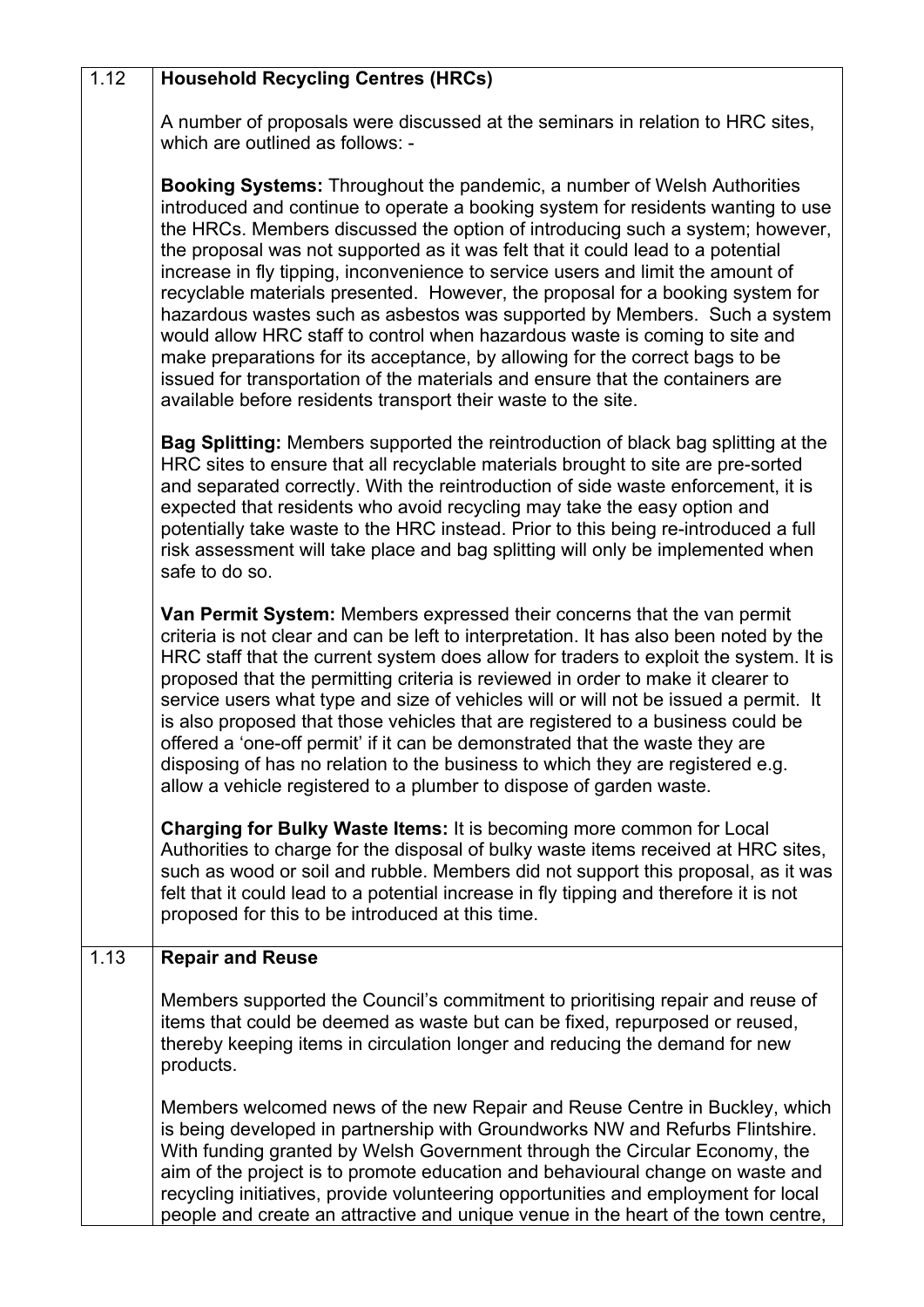|      | whilst supporting the strategic regeneration plan of the town and creating a hub<br>for the community to come together. Once this facility is fully established, the<br>model may be replicated in other town centres and areas of the County (subject<br>to funding).                                                                                                                                                                                                                                                                                                                                                                                                                                                                                                                                                                                                    |
|------|---------------------------------------------------------------------------------------------------------------------------------------------------------------------------------------------------------------------------------------------------------------------------------------------------------------------------------------------------------------------------------------------------------------------------------------------------------------------------------------------------------------------------------------------------------------------------------------------------------------------------------------------------------------------------------------------------------------------------------------------------------------------------------------------------------------------------------------------------------------------------|
|      | Members also supported the continued aspiration to partner with local charities to<br>adopt a Household Recycling Centre. The aim of this is to change residents'<br>behaviours of disposing reusable items, which could be sold through charity<br>shops to raise income to support the charity and reduce waste. Each HRC would<br>be sponsored with the respective charities branding and, if savings could be<br>made to the Council for reducing waste disposal costs and improving reuse rates,<br>this could be shared with the charity.                                                                                                                                                                                                                                                                                                                           |
| 1.14 | <b>Local Targets / Local Benefits</b>                                                                                                                                                                                                                                                                                                                                                                                                                                                                                                                                                                                                                                                                                                                                                                                                                                     |
|      | Members have suggested having a process whereby, if a local community were<br>to improve its recycling performance (e.g. achieve the 70% target or more), then<br>the benefits, such as financial savings, could be provided back to the community<br>to support local environmental groups to continue their good work. This proposal<br>is quite complex to put into practice, as waste collection rounds do not operate<br>solely in one community/ward and, due to the nature of the containers to collect,<br>the waste rounds do not mirror the recycling rounds to calculate an improvement.                                                                                                                                                                                                                                                                       |
|      | Therefore, it is proposed that this idea be progressed as a pilot project, but only in<br>a controlled sample area, where the measurement of success is feasible.<br>Options need to be explored further to identify where this pilot scheme could be<br>organised and how it would work operationally and how the community be<br>engaged in the project.                                                                                                                                                                                                                                                                                                                                                                                                                                                                                                                |
| 1.15 | <b>RFID Tags for Garden Waste and Assisted Collections</b>                                                                                                                                                                                                                                                                                                                                                                                                                                                                                                                                                                                                                                                                                                                                                                                                                |
|      | The service has been piloting an electronic tag system for brown bin collections,<br>known as RFID (radio frequency identification). This is as an alternative option to<br>the sticker/tag that is manually issued each year once a resident has subscribed<br>to the garden waste collection service.                                                                                                                                                                                                                                                                                                                                                                                                                                                                                                                                                                   |
|      | Currently, each year the Council manually sends out 33,000+ stickers or tags to<br>attach to the brown bins, an operation that is time consuming, labour intensive<br>and costly to administer and distribute year on year. The purpose of the pilot<br>scheme was to reduce the administrative burden on the service and find a more<br>cost effective way of issuing tags and identifying which bin is registered and<br>subscribed to the collection service, whilst also offering improved back office<br>reporting information on the collections and operational services.                                                                                                                                                                                                                                                                                          |
|      | Additionally, the Council provides an assisted collection service for anyone who is<br>physically unable to move the wheeled bin to the kerbside and where an able<br>bodied person is not available to assist in presenting the bins at the kerbside for<br>collection. The issue of missed collections for residents who are registered for<br>the assisted collection service can be very emotive, as they rely on the collection<br>crews to collect the bins from a location on their property instead of the kerbside.<br>Currently, there is no way of knowing whether an assisted collection has taken<br>place, other than the driver confirming the collection on return to the depot. The<br>use of RFID tags on black bins registered to receive assisted collections would<br>enable us to identify immediately whether a collection has been missed, record |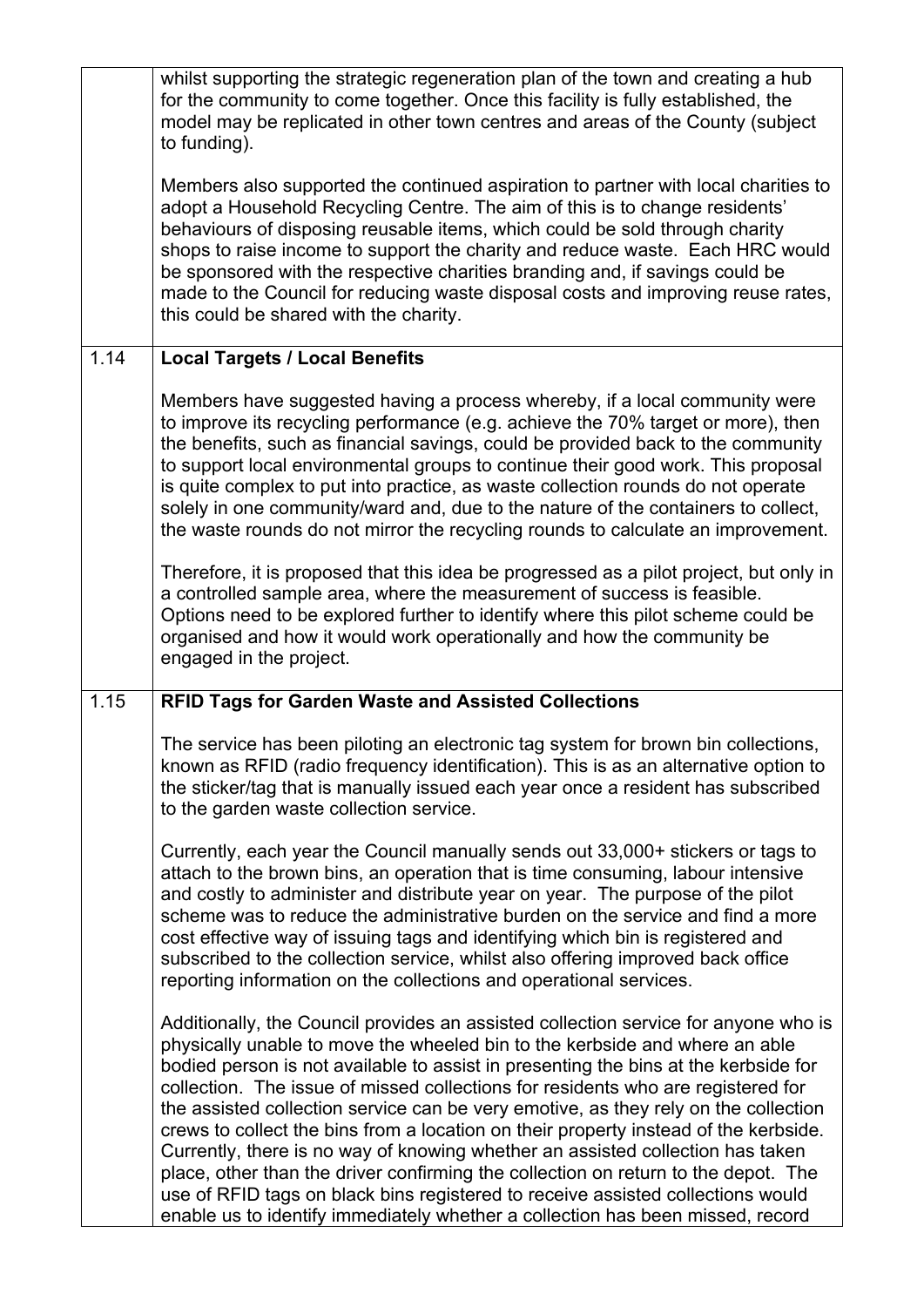the emptying of the bins and confirm that all bins on the round have been processed.

The pilot has been successful with a read rate of 99.2% and the capability of the system for monitoring the progress of collection rounds and demonstrating that bins have been collected has also proven effective.

It is now proposed that this system is rolled out countywide and implemented for all subscriptions to the 2022 garden waste collection service and also those residents who are registered to receive assisted black bin collections.

To enable the service to do this, grant funding of £122k has been awarded via Innovate UK as part of a wider project to promote carbon reduction through the use of electric vehicles and intelligence based route planning. The funding will pay for all of the RFID tags and the back office system to support the collection service. Further funding will be required for the tag readers for each vehicle and ongoing maintenance of the new back office system, which is intended to be sourced from the savings generated by not having to manually issue annual stickers or tags to households.

| 2.00 | <b>RESOURCE IMPLICATIONS</b>                                                                                                                                                                                                                                                                                                                                                                                                                                                                                      |            |
|------|-------------------------------------------------------------------------------------------------------------------------------------------------------------------------------------------------------------------------------------------------------------------------------------------------------------------------------------------------------------------------------------------------------------------------------------------------------------------------------------------------------------------|------------|
| 2.01 | £5,000 required for education/information literature. This is accounted for in the<br>revenue budget                                                                                                                                                                                                                                                                                                                                                                                                              |            |
| 2.02 | Enforcement will be deliver by the existing in-house Civil Parking and<br>Environmental Enforcement team. Approval was given to employ two additional<br>officers to deliver enhanced enforcement. One officer has been employed and a<br>review of the success of the project will be undertaken before employing the<br>second post. The posts will be funded by the saving from waste disposal costs.                                                                                                          |            |
| 2.03 | £282,200 of grant funding has been awarded for the delivery of the AHP and<br>disposable nappy collections. No additional workforce resource will be required<br>as this will mirror the existing medical waste collection service                                                                                                                                                                                                                                                                                |            |
| 2.04 | £122k Innovate UK funding to implement the RFID tag system for garden waste<br>collections and assisted black bin collections<br>Additional funding will be required to fund the vehicle readers and future<br>maintenance costs for the back office software system. It is intended that this will<br>be funded from the savings generated by not having to manually issue annual<br>stickers or tags to households.<br>The costs for manually issuing the tags during 2020-2021 were broken down as<br>follows: |            |
|      |                                                                                                                                                                                                                                                                                                                                                                                                                                                                                                                   |            |
|      |                                                                                                                                                                                                                                                                                                                                                                                                                                                                                                                   |            |
|      | <b>Materials &amp; Printing</b>                                                                                                                                                                                                                                                                                                                                                                                                                                                                                   | £5,379.74  |
|      | Postage                                                                                                                                                                                                                                                                                                                                                                                                                                                                                                           | £26,185.56 |
|      | <b>Admin Support</b>                                                                                                                                                                                                                                                                                                                                                                                                                                                                                              | £25,574.21 |
|      | <b>Total</b>                                                                                                                                                                                                                                                                                                                                                                                                                                                                                                      | £57,139.51 |
|      |                                                                                                                                                                                                                                                                                                                                                                                                                                                                                                                   |            |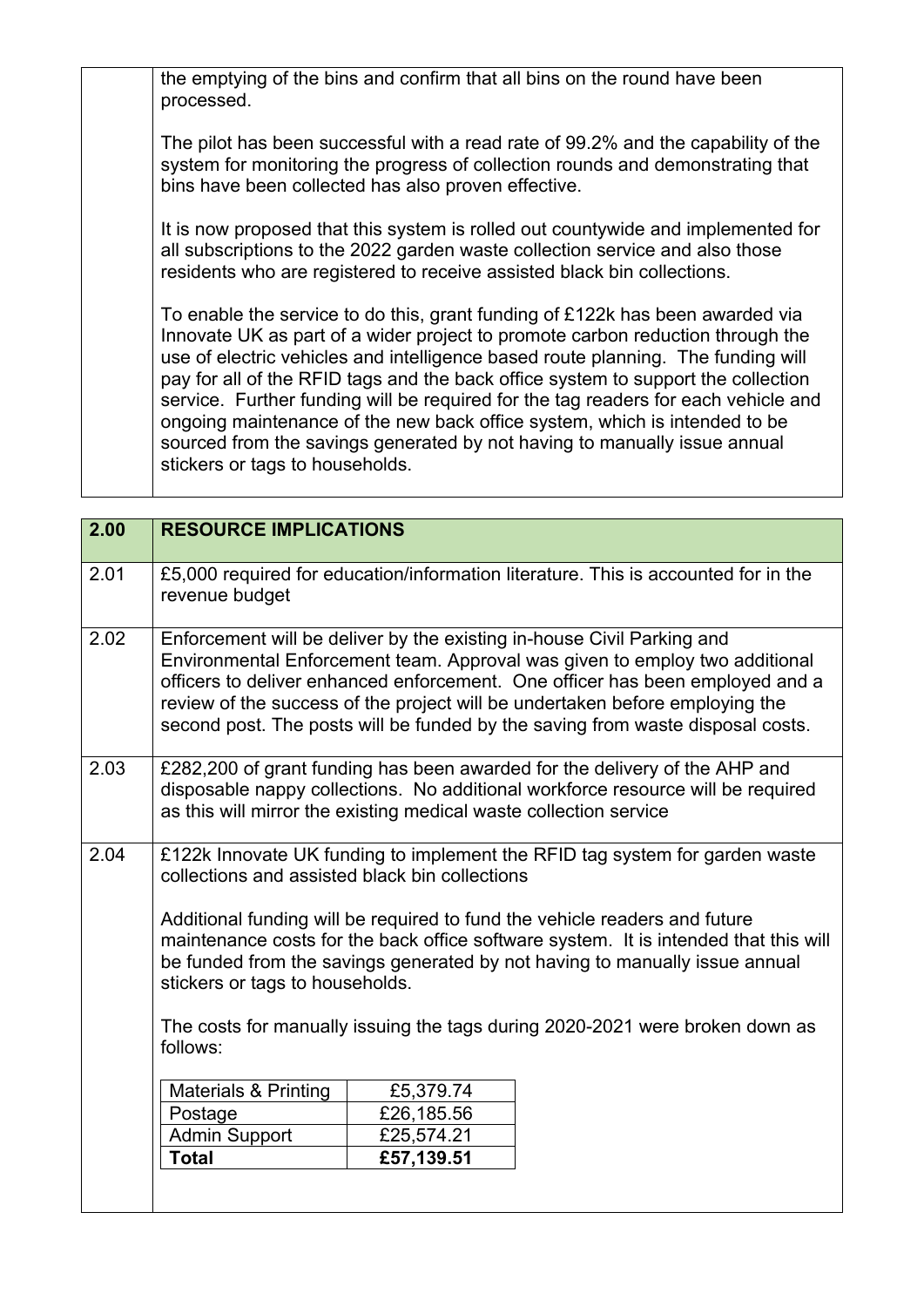| 3.00 | <b>IMPACT ASSESSMENT AND RISK MANAGEMENT</b>                                                |                                                                                                                                                                                                                                                                                                    |
|------|---------------------------------------------------------------------------------------------|----------------------------------------------------------------------------------------------------------------------------------------------------------------------------------------------------------------------------------------------------------------------------------------------------|
| 3.01 |                                                                                             | Ways of Working (Sustainable Development) Principles Impact                                                                                                                                                                                                                                        |
|      | Long-term                                                                                   | The proposals will drive improvements to<br>recycling performance.                                                                                                                                                                                                                                 |
|      | Prevention                                                                                  | The proposals will help prevent the disposal of<br>recyclable resources reducing the need for raw<br>materials                                                                                                                                                                                     |
|      | Integration                                                                                 | No impact                                                                                                                                                                                                                                                                                          |
|      | Collaboration                                                                               | The proposals will provide an opportunity for<br>the County Council to work with community<br>groups to promote recycling awareness                                                                                                                                                                |
|      | Involvement                                                                                 | Improved engagement with Flintshire residents,<br>schools, community groups                                                                                                                                                                                                                        |
|      | <b>Well-being Goals Impact</b>                                                              |                                                                                                                                                                                                                                                                                                    |
|      | <b>Prosperous Wales</b>                                                                     | Positive – improving reuse and recycling of<br>recycling materials resulting in world leaders in<br>recycling performance                                                                                                                                                                          |
|      | <b>Resilient Wales</b>                                                                      | Positive - Less demand for raw materials,<br>promoting circular economy                                                                                                                                                                                                                            |
|      | <b>Healthier Wales</b>                                                                      | Positive - reducing vehicle movements and<br>emissions                                                                                                                                                                                                                                             |
|      | More equal Wales                                                                            | No impact                                                                                                                                                                                                                                                                                          |
|      | <b>Cohesive Wales</b>                                                                       | No impact                                                                                                                                                                                                                                                                                          |
|      | <b>Vibrant Wales</b>                                                                        | Positive - Promoting reuse and recycling of<br>waste, and working towards carbon reduction                                                                                                                                                                                                         |
|      | <b>Globally responsible Wales</b>                                                           | Reducing the reliance on the extraction of raw<br>materials and destruction of natural habitats<br>and ecosystems by the reprocessing of<br>recyclable materials.                                                                                                                                  |
|      |                                                                                             |                                                                                                                                                                                                                                                                                                    |
| 3.02 | continually present their waste correctly                                                   | Only those residents not complying with the waste collection policy will be<br>accountable for their actions. There will be no impact to those residents who                                                                                                                                       |
| 3.03 | with Council services                                                                       | Improved recycling knowledge and understanding, promoting better engagement                                                                                                                                                                                                                        |
| 3.04 | change.                                                                                     | Reduction in single use items, repairing and reusing items and waste<br>minimisation will contribute to the carbon reduction agenda and reduce climate                                                                                                                                             |
| 3.05 | An integrated impact assessment has been completed<br>i)<br>Biodiversity and Health.<br>ii) | The impact assessment has identified there may be a potential positive<br>impact on Equality and Human rights, Welsh Language, Environment and<br>There may be potential negative impacts on Equality and Diversity with<br>respect of digital communications with older people, but these will be |
|      |                                                                                             | mitigated by ensuring that communications will be offered by face-to-face                                                                                                                                                                                                                          |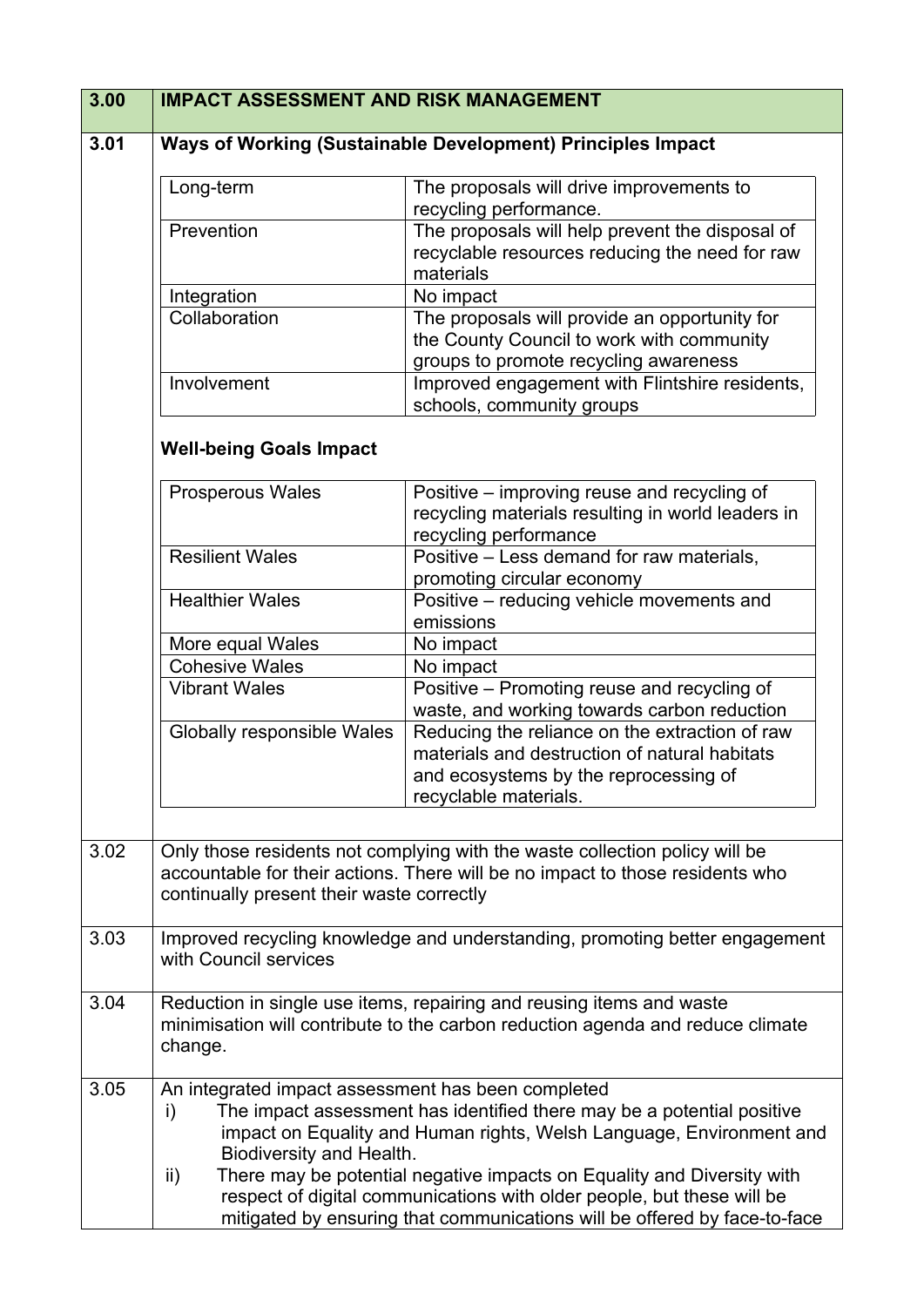|      | contact or written, paper based literature.                                                                                                                                                                                                                                                                                      |
|------|----------------------------------------------------------------------------------------------------------------------------------------------------------------------------------------------------------------------------------------------------------------------------------------------------------------------------------|
|      | There may be potential negative impacts on Equality and Diversity with<br>respect of the ability of disabled persons to sort and separate waste<br>streams to ensure that the correct recycling containers are used. This will<br>be mitigated by ensuring the assisted waste collection service is offered<br>when appropriate. |
|      | There may be potential negative impacts on Equality and Diversity with<br>respect of those with learning difficulties understanding the waste and<br>recycling collection service and collection schedule. This will be mitigated<br>by making documentation and information in easy read format.                                |
| iii) | There will be a neutral impact on service from the introduction of this policy<br>across all aspects of the assessment.                                                                                                                                                                                                          |

| 4.00 | <b>CONSULTATIONS REQUIRED / CARRIED OUT</b>                                                                                                                                                                                |
|------|----------------------------------------------------------------------------------------------------------------------------------------------------------------------------------------------------------------------------|
| 4.01 | <b>Cabinet Member for Streetscene</b>                                                                                                                                                                                      |
| 4.02 | Elected Members – all-member seminars held online in July 2021                                                                                                                                                             |
| 4.03 | Workforce and Trade Unions - workforce briefing sessions and meetings with the<br>Trade Unions were held in August 2021 to gain feedback on the proposals                                                                  |
| 4.04 | A communications plan will be required following approval of the<br>recommendations put forward in this report to ensure that wider stakeholders are<br>consulted on any proposed changes to waste and recycling services. |

| 5.00 | <b>APPENDICES</b>                                                                                                                                                                                                                                                                |
|------|----------------------------------------------------------------------------------------------------------------------------------------------------------------------------------------------------------------------------------------------------------------------------------|
| 5.01 | <b>Appendix 1</b> – Waste Strategy Review Consultation Report to Cabinet from<br>September 2019<br>Appendix 2 – Presentation Slides from All-Member Seminar held in July 2021<br><b>Appendix 3</b> – Proposed Christmas Waste and Recycling Collection Schedule for<br>2021/2022 |

| 6.0 | <b>LIST OF ACCESSIBLE BACKGROUND DOCUMENTS</b>                                                                                            |
|-----|-------------------------------------------------------------------------------------------------------------------------------------------|
| 6.1 | Integrated Impact Assessment                                                                                                              |
|     | <b>Towards Zero Waste</b><br>https://gweddill.gov.wales/topics/environmentcountryside/epg/waste recycling/z<br>erowaste/?lang=en          |
|     | <b>Beyond Recycling strategy</b><br>https://gov.wales/sites/default/files/publications/2021-03/beyond-recycling-<br>strategy-document.pdf |